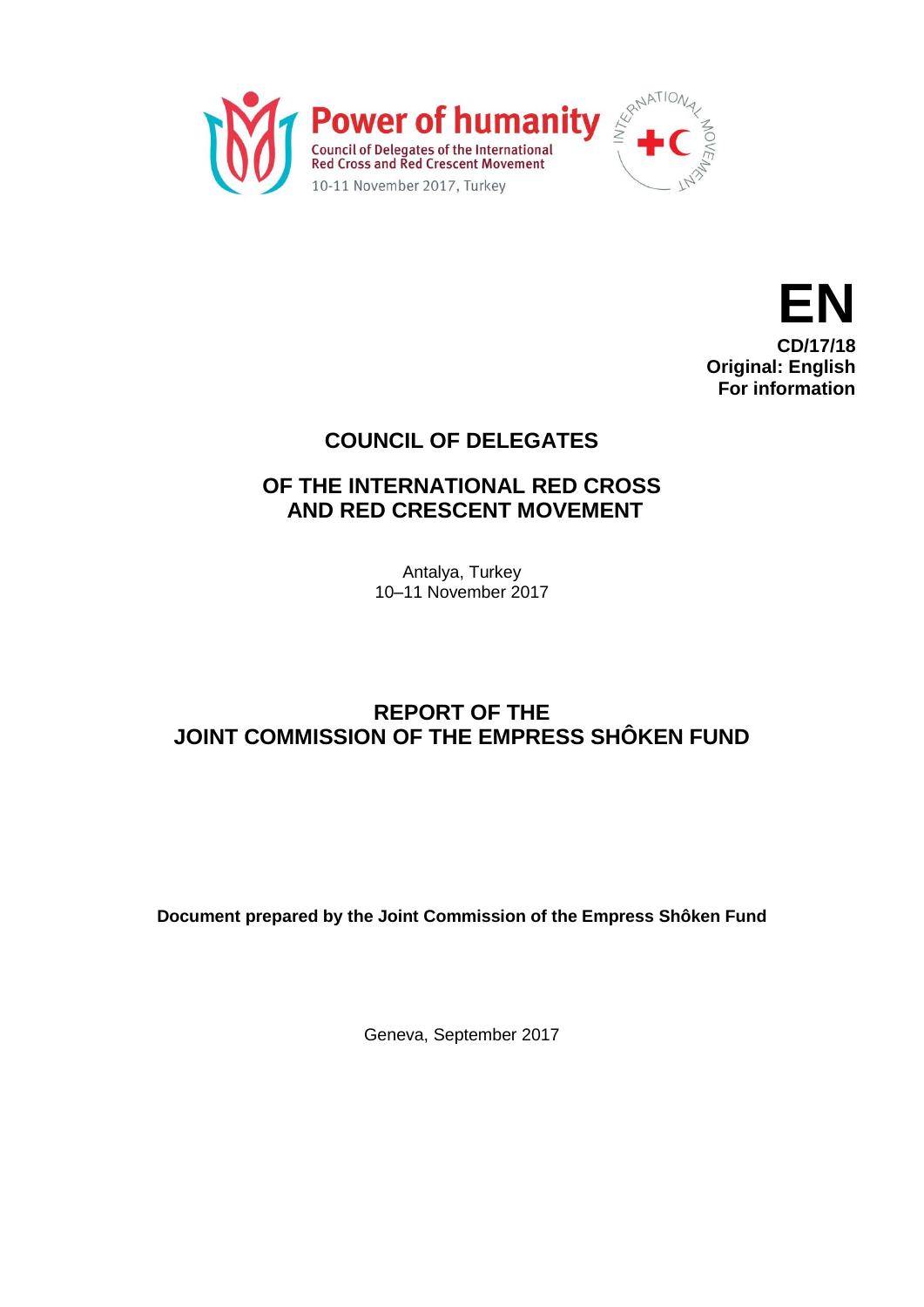# **REPORT 2015-2017 Joint Commission of the EMPRESS SHÔKEN FUND**

#### **1. INTRODUCTION**

The Empress Shôken Fund was established in 1912 when HM The Empress Shôken donated 100,000 Japanese yen and created an international fund to increase the peacetime activities of all National Societies, broadening the role of the Red Cross and Red Crescent beyond its wartime activities.

In 1934, a second gift from HM The Empress Kojun and HM The Dowager Empress Teimei of Japan increased the Fund to 200,000 Japanese yen.

Over the years, due to the generous contributions of the Japanese Imperial Household and the Japanese Red Cross Society, the value of the Fund's capital constantly grew. To date (June 2017), the total capital stands at 16,225,287 Swiss francs.

The Fund operates as an endowment fund distributing annual grants for the implementation of National Societies' projects which contribute to their development.

The purpose of the Fund is to support National Society peacetime activities in the areas of disaster preparedness, health, youth, blood, first aid and rescue, social welfare and the dissemination of the humanitarian ideals of the Red Cross and Red Crescent.

On 11 April, each year - the anniversary of the death of the Empress - the Joint Commission announces the allocation of grants to National Societies. The Fund receives approximately 30 requests per year. The Joint Commission aims to distribute CHF 300 000 to National Societies every year. The Joint Commission continues to stress the importance of good quality, well presented submissions which emphasize the sustainability of the projects, and which are consistent with the criteria and regulations of the Fund. The Joint Commission encourages National Societies to contact the country and regional delegations of the International Federation and ICRC for support when preparing their submissions.

#### **2. THE JOINT COMMISSION**

The Fund is administered by the Joint Commission of the Empress Shôken Fund which decides on the annual allocation of grants and oversees the financial management of the Fund.

The Joint Commission continues to meet annually under the chairmanship of the ICRC, with secretariat support and day-to-day management provided by the International Federation. The Joint Commission is chaired by Mr. Melchior de Muralt. Other members of the Commission include Mr. Roger Bracke, and Mr. Andrew Rizk from the International Federation, Mr. Emmanuel Séïté, and Ms. Christine Zaninetti from the ICRC. The secretariat function of the Joint Commission is managed by the Global Innovation team, headed by Mr Shaun Hazeldine.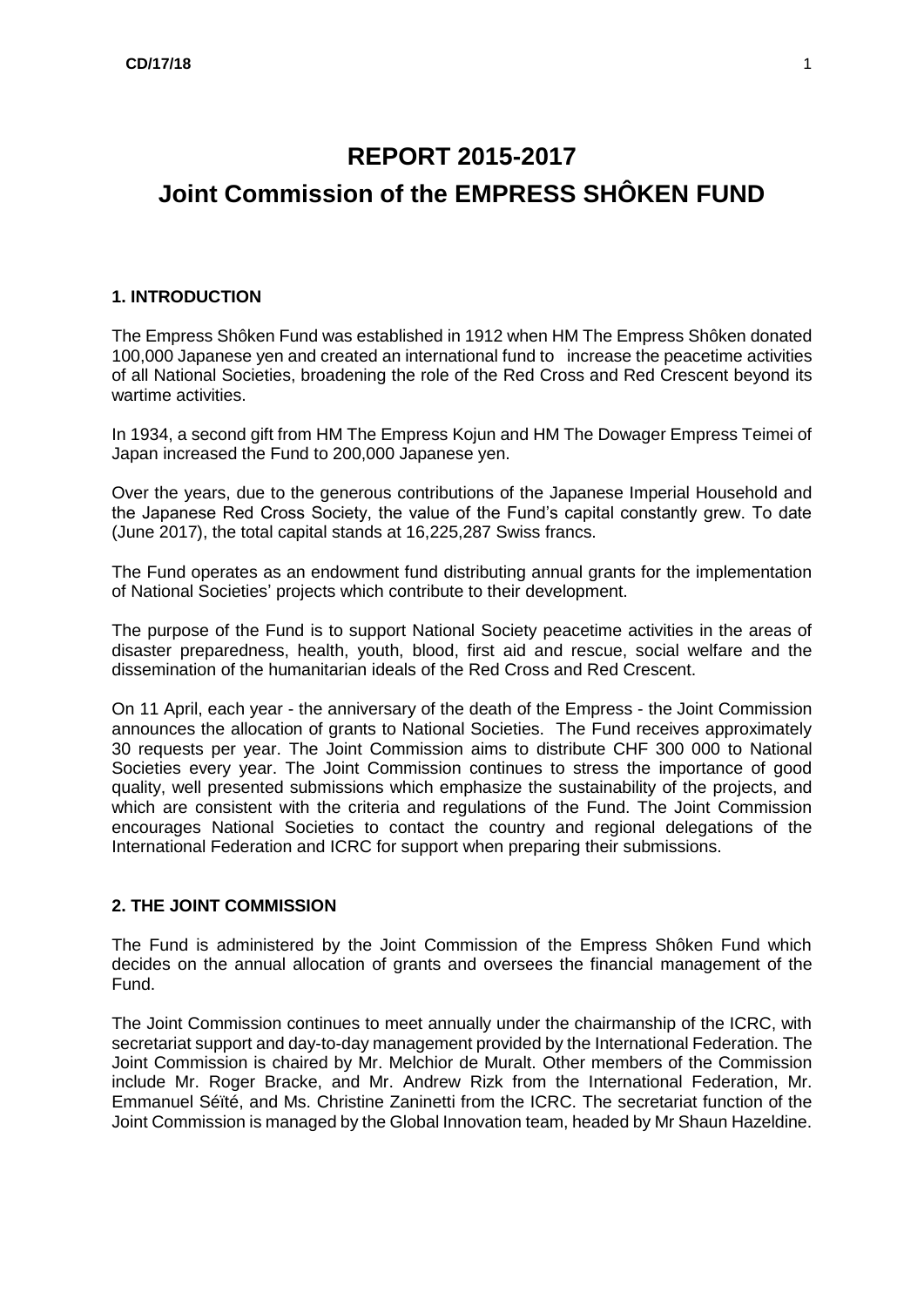#### **3. FINANCIAL SITUATION OF THE FUND**

The value of the Fund at 1 August 2017 was 16.3 million Swiss Francs. Interest from income and unrealized gains on investments totalled 143,401 Swiss Francs in 2015 and 481,489 Swiss Francs in 2016.

## **4. REPORTS ON THE GRANTS ALLOCATED IN 2014 AND 2015**

In 2014, grants were allocated to projects in Chile, Comoros, Egypt, Honduras, Ireland and Serbia. These are snapshots of the projects selected:

- Chile: Cooperate with professional centres and staff to build skills of people with disabilities through establishing an income generating catering service;
- Comoros: Supporting volunteer mobilization country-wide (across 3 islands), by training youth leaders and coordinators to set up local youth clubs and organize selfsustaining youth activities;
- Egypt: Aims to train its volunteers in sign language, provide first aid training to deaf and mute disabled people;
- Honduras: Increasing its impact among vulnerable groups by promoting respect for human dignity and behavioural change with the aim to reduce the risk factors among young vulnerable groups;
- Ireland: Community-based health and first aid programme will be extended to Limerick prison;
- Serbia: Training Red Cross volunteer educators in 20 municipalities to organize interactive meetings and workshops from kindergarten to secondary schools, to prevent children from becoming victims of human trafficking.

Examples of achievements through the projects include:

- 264 volunteers have been trained in peer education, leadership, educational norms, safe access, safe school, sexual and reproductive health, and drug prevention through the Honduras Red Cross to reduce youth violence;
- An extension of the Irish Red Cross volunteer inmate programme in two prisons, that has now been successfully embedded into healthcare and education activities within the prisons;
- A national anti-trafficking project was implemented successfully through the Serbian Red Cross, training 100 young educators across 35 local branches targeting children and young people.

In 2015, grants were allocated to projects in Cape Verde, Costa Rica, Laos, Moldova, Montenegro, Nigeria, Suriname and Timor Leste,. These are snapshots of the projects supported:

- Cape Verde: Supporting young children affected by the Fogo volcano eruption through the Red Cross Society of Cape Verde;
- Costa Rica: Promoting and strengthening community development in Tirrases, with a focus on the development of youth social skills and community health training through the Costa Rican Red Cross;
- Laos: First aid training and emergency ambulance response development with the Laos Red Cross;
- Moldova: Supporting the Moldova Red Cross Society on programmes focused on prevention of violence against children;
- Montenegro: Assisting the Montenegro Red Cross to strengthen their psychological support programmes following disasters; Nigeria: Working with the Nigerian Red Cross to provide first aid for communities prone to road traffic accidents;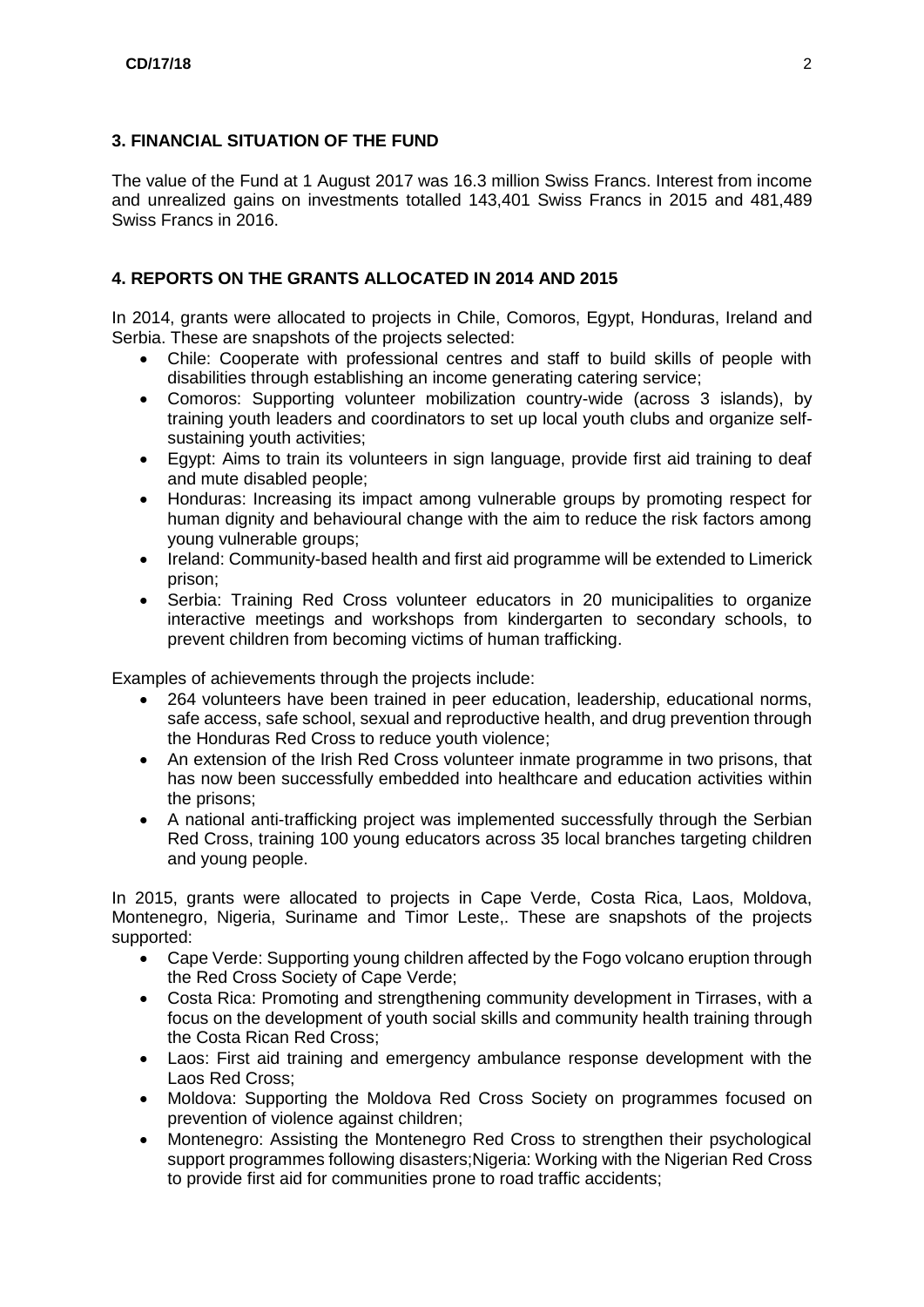.

- Suriname: Supporting the road safety programme of the Suriname Red Cross
- Timor Leste: Supporting the Timor Leste Red Cross in building a sustainable organization through fundraising development;

## **5. GRANT ALLOCATIONS 2016-2017**

During 2016 and 2017, there were two rounds of distributions of the Empress Shôken Fund (the 95<sup>th</sup> and 96<sup>th</sup> distributions) to 19 National Societies totalling 582,546 Swiss francs as detailed below.

#### **95 th Distribution – 2016**

| <b>Region/</b><br><b>National Society</b> | Programme/project                                                                                                                                                                                                               | Grant<br>allocation<br>(CHF) |  |  |
|-------------------------------------------|---------------------------------------------------------------------------------------------------------------------------------------------------------------------------------------------------------------------------------|------------------------------|--|--|
|                                           | <b>Africa</b>                                                                                                                                                                                                                   |                              |  |  |
| Gabon                                     | Volunteers in action through community-based<br>health and first aid to improve access to healthcare<br>of the rural population in 5 provinces.                                                                                 | 13,747                       |  |  |
| Kenya                                     | Supporting youth participation in decision making by<br>enhancing the understanding of youth committees'<br>role and responsibility and enabling them to play a<br>more effective and efficient role in the Kenya Red<br>Cross. | 27,608                       |  |  |
|                                           | <b>Americas</b>                                                                                                                                                                                                                 |                              |  |  |
| Colombia                                  | Natural disaster risk reduction through resilience<br>building and climate change adaptation in 14<br>communities affected by El Niño.                                                                                          | 29,940                       |  |  |
| <b>Ecuador</b>                            | Campaign on the prevention of sexually transmitted<br>infections (STI) among young university students in<br>the cities of Quito and Guayaquil.                                                                                 | 28,840                       |  |  |
| Paraguay                                  | together":<br>"Creating<br>improving<br>the<br>more<br>organizational and management capacities of youth<br>volunteers by training them at branch and sub-<br>branch level                                                      | 27,010                       |  |  |
| <b>Europe</b>                             |                                                                                                                                                                                                                                 |                              |  |  |
| <b>Albania</b>                            | Promotion of humanitarian values in Albanian<br>society by increasing knowledge about the Red<br>Cross and mobilizing young people as connectors<br>with the community.                                                         | 17,281                       |  |  |
| <b>Asia Pacific</b>                       |                                                                                                                                                                                                                                 |                              |  |  |
| <b>Malaysia</b>                           | Strengthening the capacity of the Malaysian Red<br>Crescent Society in emergency preparedness and<br>response by training a Rapid Deployment Squad<br>and by purchasing proper equipment.                                       | 28,290                       |  |  |
| <b>Mongolia</b>                           | Prevention of domestic accidents and disaster risk<br>reduction, focusing on young families and their<br>children                                                                                                               | 31,850                       |  |  |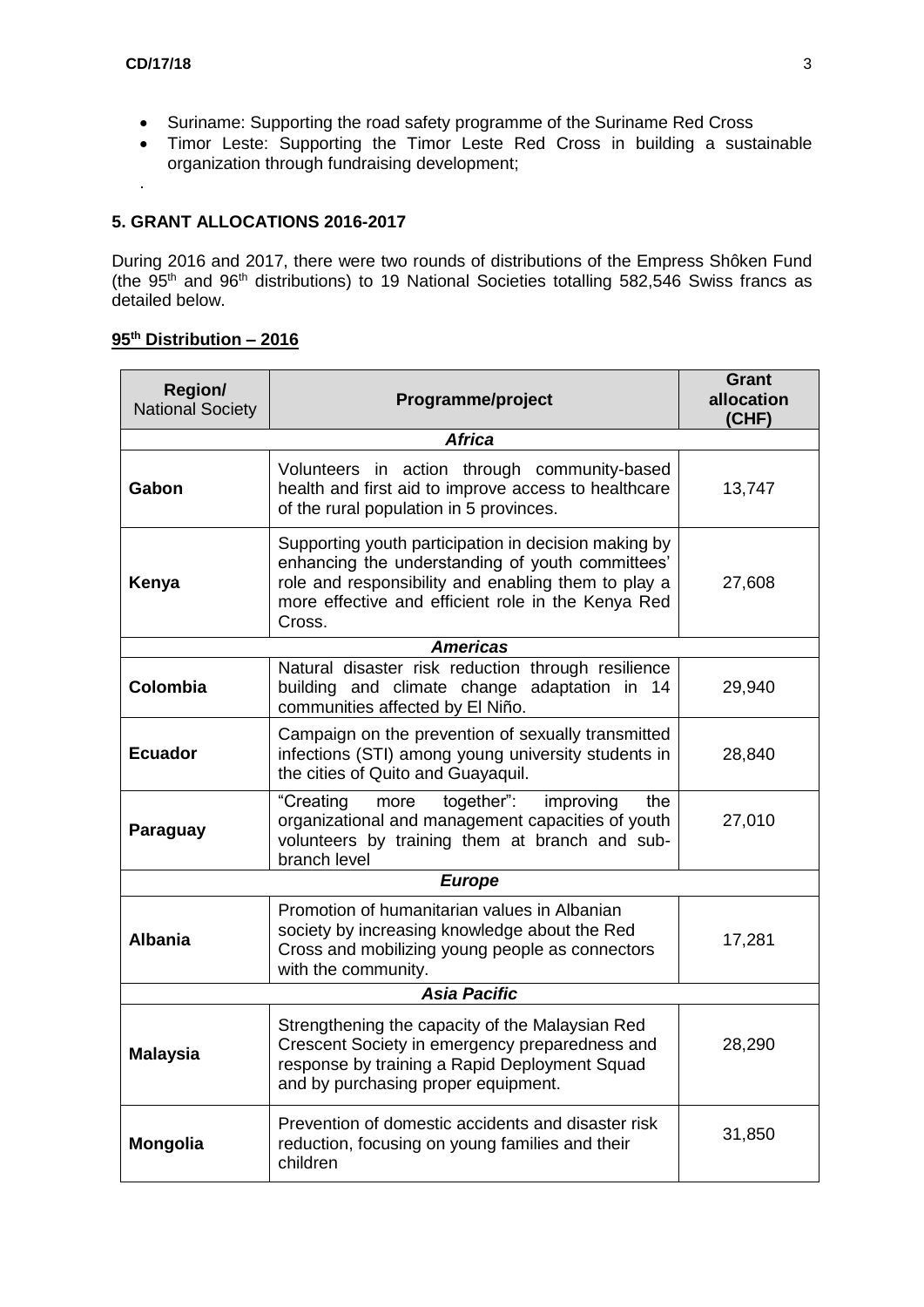| Samoa                               | Addressing community vulnerability in health,<br>livelihood, and social welfare and reducing the<br>impact of climate change through awareness<br>programmes, mainstreaming gender-based<br>violence, and promoting social inclusion and a<br>culture of non-violence and peace.<br>*The NS declined the grant due to lack of capacity<br>to implement the project | 29,998  |  |  |
|-------------------------------------|--------------------------------------------------------------------------------------------------------------------------------------------------------------------------------------------------------------------------------------------------------------------------------------------------------------------------------------------------------------------|---------|--|--|
| <b>Middle East and North Africa</b> |                                                                                                                                                                                                                                                                                                                                                                    |         |  |  |
| <b>Morocco</b>                      | Addressing basic needs of homeless people and<br>contributing to their social inclusion by equipping a<br>Red Crescent centre to host them.                                                                                                                                                                                                                        | 23,936  |  |  |
|                                     | Total for 2016                                                                                                                                                                                                                                                                                                                                                     | 258,500 |  |  |

### **96 th Distribution – 2017**

| <b>Region/</b><br><b>National Society</b> | Programme/project                                                                                                                           | <b>Grant</b><br>allocation<br>(CHF) |  |  |
|-------------------------------------------|---------------------------------------------------------------------------------------------------------------------------------------------|-------------------------------------|--|--|
|                                           | <b>Africa</b>                                                                                                                               |                                     |  |  |
| <b>Chad</b>                               | Strengthening resilience through the "Mother's Club"<br>approach in the peripheries of the city of N'Djamena                                | 19,574                              |  |  |
| <b>Guinea</b>                             | Project to build on the practical experiences of the<br>Guinean Red Cross in the response to the Ebola Virus<br>(MVE) epidemic in Guinea.   | 30,000                              |  |  |
| Swaziland                                 | Water and sanitation in communities affected by drought                                                                                     | 27,431                              |  |  |
| Togo                                      | Youth community mobilization to promote blood donation<br>in Togo.                                                                          | 27,964                              |  |  |
| <b>Americas</b>                           |                                                                                                                                             |                                     |  |  |
| Antigua and<br><b>Barbuda</b>             | Rebuilding the foundation: expanding the reach of the<br>National Society - promoting and strengthening<br>relationships with the community | 23,723                              |  |  |
| Argentina                                 | First aid course management platform                                                                                                        | 28,380                              |  |  |